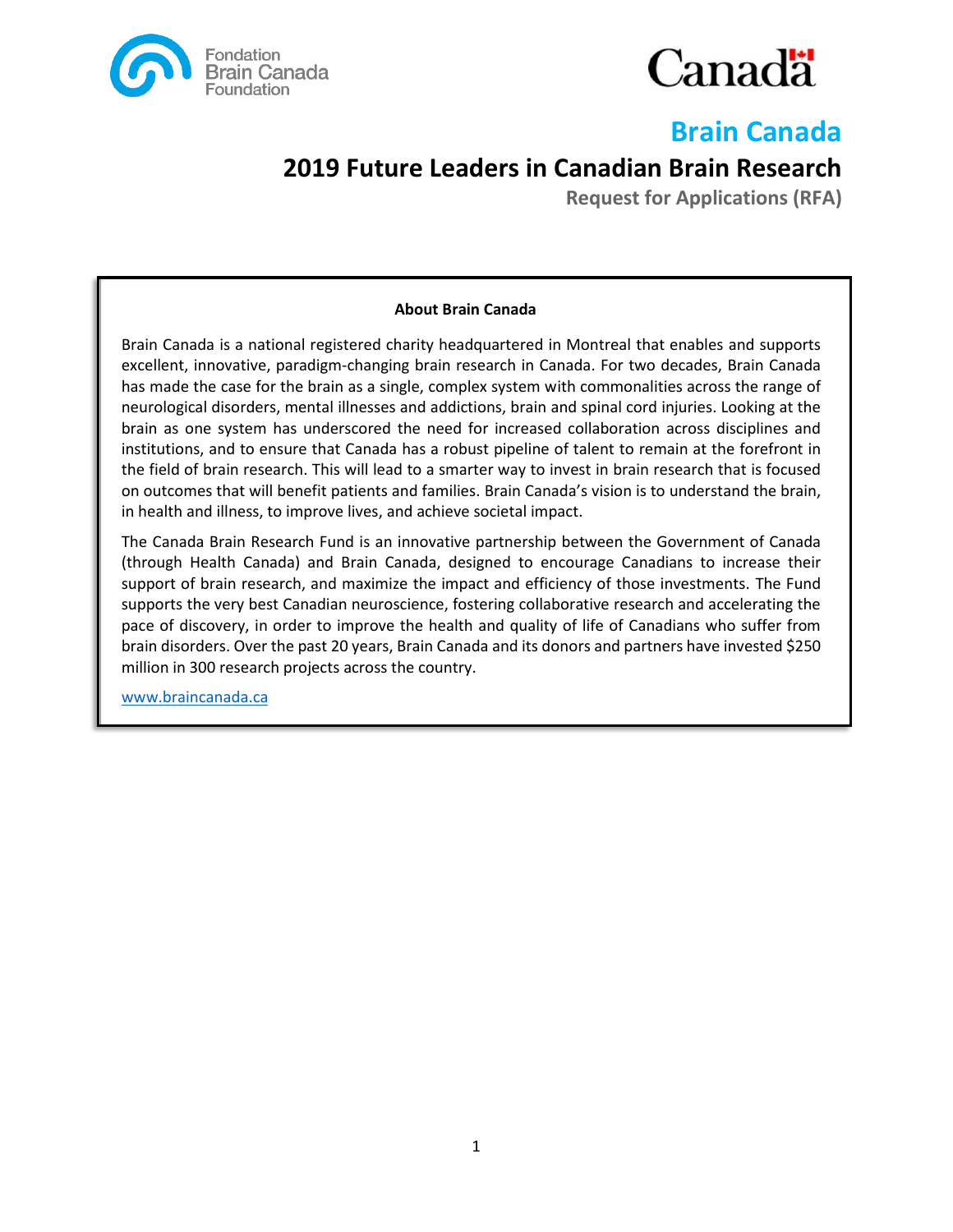



# **Table of Contents**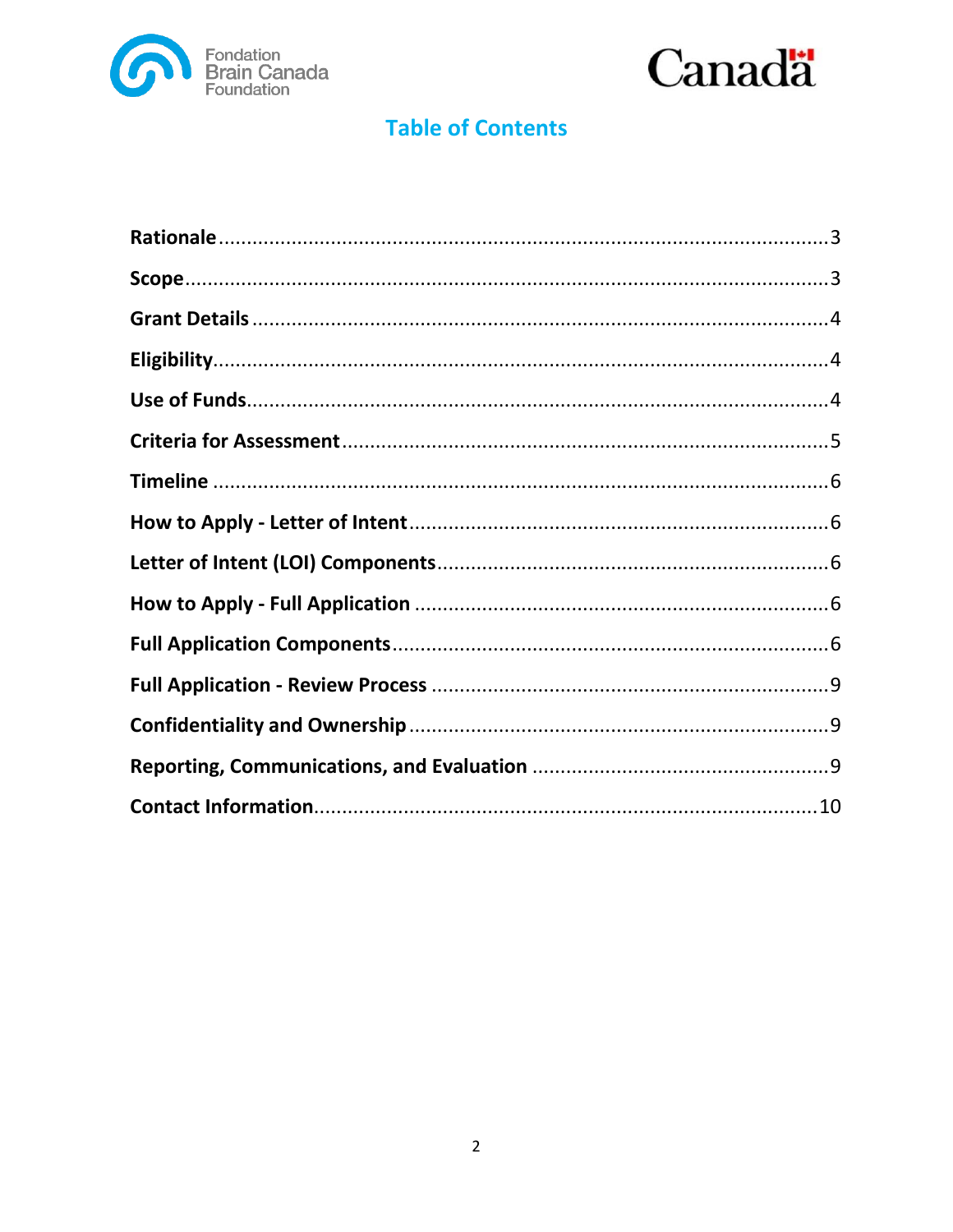



## <span id="page-2-0"></span>**Rationale**

Supported by the Canada Brain Research Fund, the purpose of the *Future Leaders in Canadian Brain Research* Grants Program is to accelerate novel and transformative research that will fundamentally change our understanding of nervous system function and dysfunction and their impact on health. The ultimate goal is to reduce the social and economic burden of neurological and mental health problems through prevention, early diagnosis, and treatment.

Newly trained researchers in their first independent academic position are in a strong position to formulate innovative and impactful research projects. However, at the early stages of an investigator's career, they often lack the preliminary data and resources that are required to obtain their first large operating grant. As such, promising early-career researchers are often at a disadvantage when applying to "open" funding programs, where more established researchers tend to dominate. This program provides an opportunity to develop new lines of research on the properties and mechanisms of the brain and nervous system, and gather such preliminary data.

The *Future Leaders in Canadian Brain Research* Grants Program has the potential to be transformative at a time when it is well recognized that there is a significant funding gap to support and retain our brightest early-career investigators, who are well positioned to make major contributions to Canadian brain research. By providing early-career researchers with funding at a critical point in their careers, we can build Canada's pipeline of future leaders and a foundation of research excellence and innovation.

### <span id="page-2-1"></span>**Scope**

Projects should represent new lines of research and be distinct from other research projects conducted by the investigator. This competition encourages innovative, unorthodox, and exploratory research that may be in the early and conceptual stages of project development, but has potential for significant impact on our fundamental understanding of the brain. Early-career researchers are encouraged to capitalize on existing platforms and data repositories to maximize impact. The generated data will enable early-career investigators to apply for larger grants that will lead to long-term projects, and create innovative and sustainable research programs.

The research topic will focus on hypothesis-driven inquiries on the brain and nervous system, and may span the range of basic-translational-clinical approaches, including:

- Basic research into fundamental properties and mechanisms, including functional studies based on the use of genome data
- Projects related to disease or dysfunction of the nervous system if they will lead to new insights into fundamental biological mechanisms
- Projects that experimentally test novel hypotheses addressing therapeutic or interventional approaches for brain disorders Projects aimed at developing novel methods, including models of neural activity, *if these methods allow new neuroscience questions to be answered*
- Projects such as those using epidemiological, "-omics", or other approaches that will generate large datasets, *if hypotheses are clearly stated*

The following projects will not be considered for funding:

• Systematic screening approaches aimed at identifying biological components or reagents.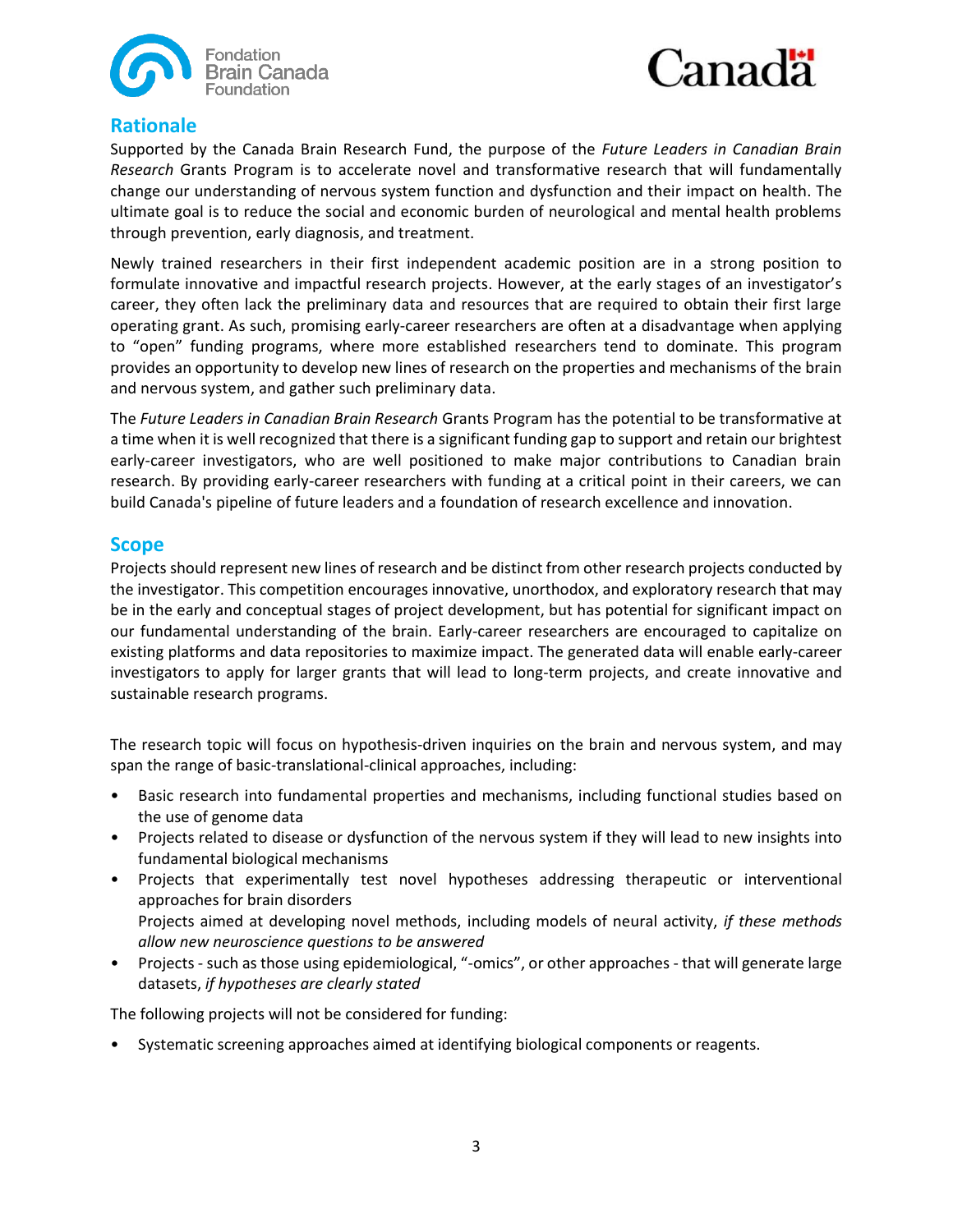



# <span id="page-3-0"></span>**Grant Details**

The 2019 competition has an overall envelope of \$2,000,000 to support 20 grants of \$100,000 each, over two years. Awards will be named after specific donors who are providing funding for this competition. *Please note that in its 2019 Budget, the Government of Canada announced funding of up to \$40 million over two years for the Canada Brain Research Fund (CBRF), starting in 2020-21. Funding for Future Leaders is subject to a funding agreement between Brain Canada, Health Canada, and any donor(s).*

# <span id="page-3-1"></span>**Eligibility**

- **Evidence clearly shows that increasing equity, diversity and inclusion (EDI) in research environments enhances excellence, innovation and creativity. Brain Canada is committed to excellence through equity, and we encourage applicants of diverse backgrounds to apply to our funding opportunities.**
- This competition is open to early-career researchers within five years of starting their first independent research position by the deadline to submit Full Applications. Leaves of absence (e.g. maternity and parental leave, sick leave, etc.) will not be included in calculating the five-year window.
- Investigators must be conducting research at a Canadian institution for the entire duration of the award, and academic appointments *must have started by the deadline for application submission*.
- Researchers must be considered an independent researcher at their institution. Such an individual normally holds the rank of assistant or associate professor; can initiate and direct their own independent lines of research as principal investigator; has full responsibility for running their laboratories; has full control of their research funds; and is permitted to supervise graduate students. Postdoctoral fellows or adjunct faculty are not eligible to apply.
- Applicants must be able to devote a minimum of 75% of their time to research activities; Clinical service, teaching and/or administrative activities may take up to a maximum of 25% of applicant's time for the duration of the award.
- Research applications may be related but cannot be identical to any other currently funded projects. It is the responsibility of the applicant to notify Brain Canada immediately should substantial overlap arise from new funding awards during the application and review process of this competition.
- Applicants must submit a Letter of Intent in order to be eligible to submit a Full Application.
- Recipients of the Azrieli Foundation-Brain Canada 2018 Early-Career Capacity Building Grants competition are not eligible to apply.

## <span id="page-3-2"></span>**Use of Funds**

The funds must contribute towards the direct costs of the research project for which they were awarded, and should be directly attributable to the project or activity being performed.

### **Eligible costs**

These funds may be used to support any aspect of the operating costs of the research project, including:

- Supplies and materials;
- Provision of special services and user fees;
- Maintenance of essential equipment;
- Travel of the principal investigator and trainees for presentation of results;
- Publication costs;
- Salaries for technical personnel;
- Stipends of trainees;
- New equipment that is currently unavailable but essential for the project.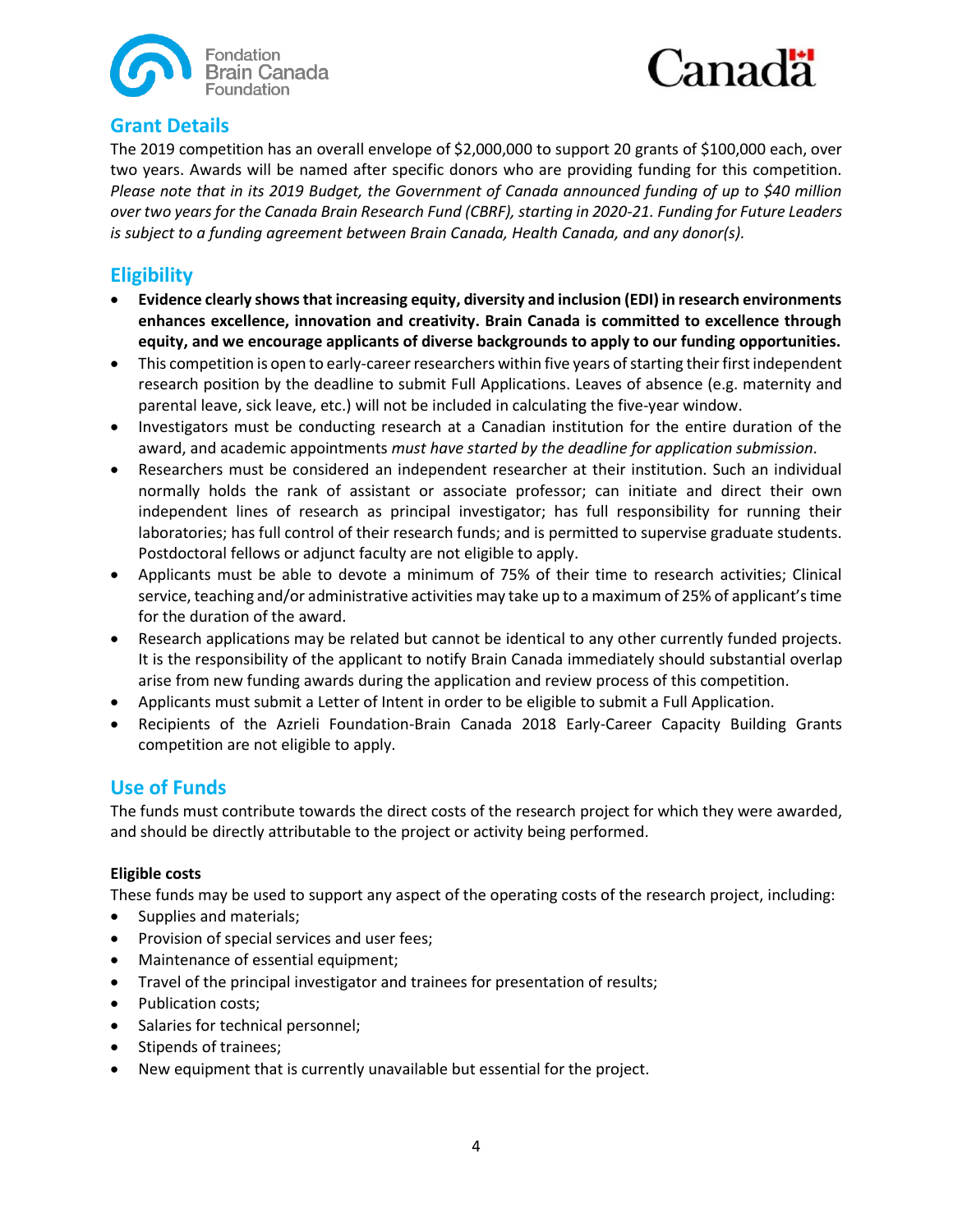



### **Ineligible costs**

- Salaries and consulting fees of the principal investigator applying for the Future Leaders grant;
- As this award is to be used for the specific project that is proposed, the purchase of general office and lab equipment are considered as ineligible expenses.
- Indirect costs or overhead costs associated with managing the research project.

Please note that this list is not exhaustive, and Brain Canada must be consulted on expenses that are not listed here, so that any partners involved can determine the eligibility of other categories of expenditure.

# <span id="page-4-0"></span>**Criteria for Assessment**

#### **There will be equal weighting of the following criteria:**

#### **Innovation and Originality**

Quality of the project which, while solidly based in scientific principles and technically feasible, offers new concepts and approaches, with the potential to change the paradigms of the field, open the field to new experimental directions, or address a critical barrier to progress in our understanding of the brain and nervous system. Projects must be distinct from the investigator's other funded research.

#### **Feasibility**

The degree to which the proposed research can be successfully executed using the proposed methodology within the timeframe, budget, and resources available. Appropriate background and justification for the proposed research should be provided through literature citations and data from other sources. Preliminary data from the investigator are not required, but may be included if available. The investigator's potential to successfully complete the project based on their track record of quality training and to carry out innovative research will also be considered.

#### **Potential for Impact**

The degree to which the new lines of research that could be developed from this project have the potential to fundamentally change our understanding of the brain and nervous system function in the long-term. Brain Canada promotes the view of the brain as a single, complex system with commonalities across the range of neurological disorders - describe how your findings have the potential to have impact outside of the immediate area of your research. While accounting for sex as a biological variable is important for transparency and reproducibility, incorporating considerations for sex, gender, and diversity into study design additionally broadens the potential impact of the work to expand knowledge and turn discovery into health.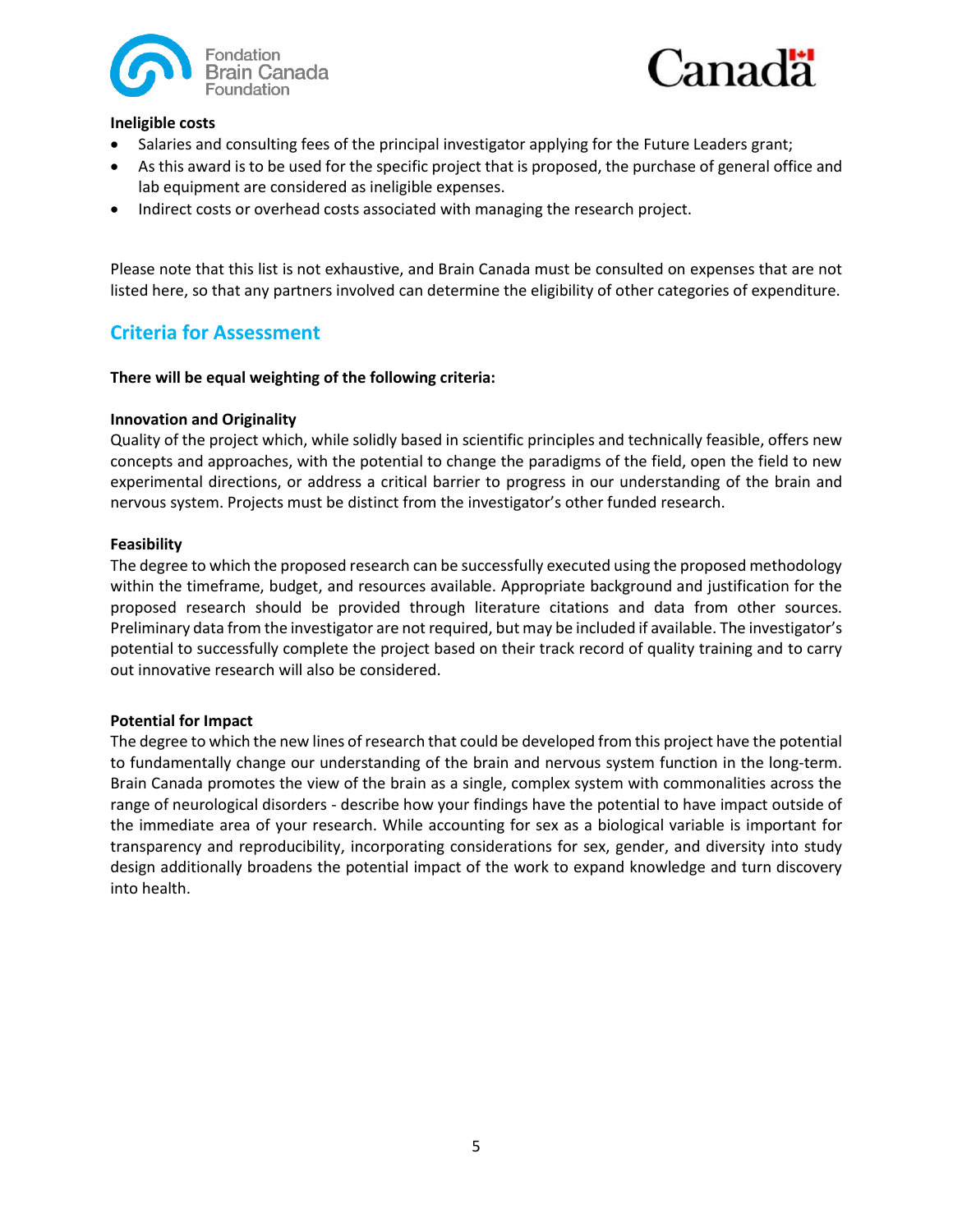



# <span id="page-5-0"></span>**Timeline**

| Launch of Request for Applications               | November 19, 2019    |
|--------------------------------------------------|----------------------|
| Deadline for Letter of Intent (via email)        | December 10, 2019    |
| <b>Electronic Grant Application System Opens</b> | February 3, 2020     |
| Invitation to Full Application                   | February 12-19, 2020 |
| Deadline for Receipt of Full Applications        | March 24, 2020       |
| <b>Notification of Decision</b>                  | June 2020            |
| <b>Funding Begins (earliest)</b>                 | July 1, 2020         |

# <span id="page-5-1"></span>**How to Apply - Letter of Intent**

Please note that the Future Leaders in Canadian Brain Research competition includes a Letter of Intent stage. All Letters of Intent must be submitted to Brain Canada via email [\(futureleaders@braincanada.ca\)](mailto:futureleaders@braincanada.ca) before 16:00 ET on December 10, 2019.

# <span id="page-5-2"></span>**Letter of Intent (LOI) Components**

Brain Canada staff will verify all submitted LOIs to ensure eligibility criteria are met. Eligible LOIs will be reviewed by at least two reviewers, and the top-ranked applications will advance to the Full Application stage. Please note that reviewer comments will not be shared with applicants.

Reviewers will score based on the following criteria (with equal weighting):

- 1. Innovation and Originality
- 2. Feasibility
- 3. Impact

We will additionally request a truncated 1-page version of the NIH-style biosketch.

### **Optional information**

- Provide names and contact information for up to three individuals (Canadian or International) who are knowledgeable in your research topic and would be able to evaluate the application. Individuals should not have a conflict of interest.
- List individuals to whom the application should not be sent for review.

Reviewers will be selected by Brain Canada, taking these and other considerations into account.

Please click [here](https://braincanada.ca/wp-content/uploads/2019/11/Brain_Canada_2019_Future_Leaders_Letter_of_Intent_Form.docx) to download the Letter of Intent form.

## <span id="page-5-3"></span>**How to Apply - Full Application**

Full Applications must be submitted using Brain Canada's electronic grant management system – SmartSimple [\(https://braincanada.smartsimple.ca/s\\_Login.jsp\)](https://braincanada.smartsimple.ca/s_Login.jsp). The principal investigator must complete all required application fields in SmartSimple before 16:00 ET on the deadline date listed above. Brain Canada will acknowledge receipt of the full application within two working days.

## <span id="page-5-4"></span>**Full Application Components**

The Full Application will need to be formatted using 12-point Arial or Georgia font, single‐spaced, on a letter-size page with 1" minimum margins. The font size for figures and legends must be a minimum of 10 points. Use of a condensed font and spacing is not permitted. Applications received in any other format,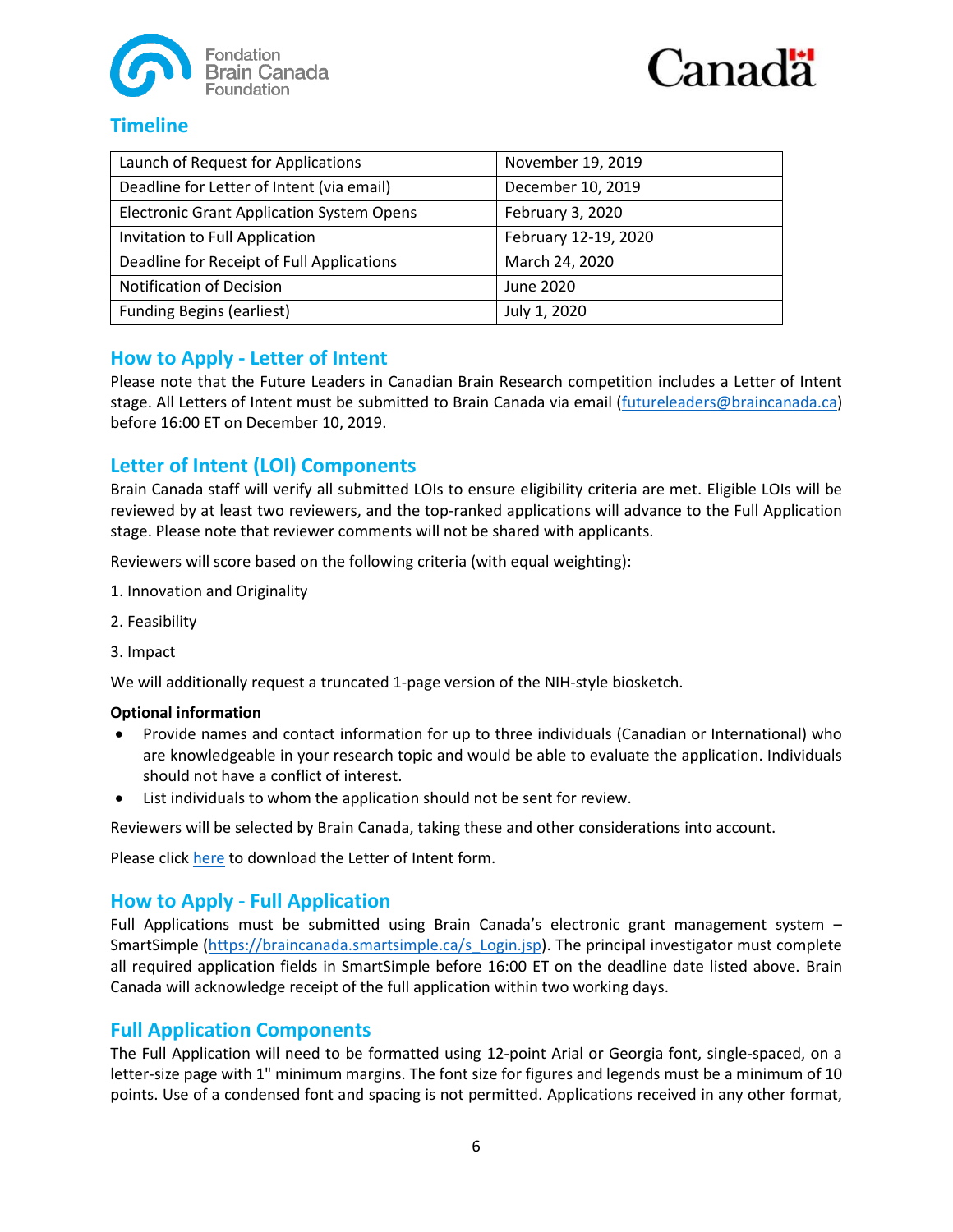



exceeding the page limits, incomplete, or late, will be rejected. **It is the sole responsibility of the applicant to ensure their submission adheres to these requirements and is received before the deadline**.

#### **Project Summary**

- Project title.
- Projected start and end dates (note: choose dates within a 24-month window).
- Keywords (including free form): up to 10 words.
- A summary of the research project and its goals, emphasizing the innovative and original features: maximum 300 words.

### **Lay Summary** (maximum 300 words)

Suitable for publication and understandable by non-scientists.

**Proposal** (maximum 7 pages including figures, legends, timeline/milestones, but excluding references) Proposals should include the following information, structured to best address the criteria for assessment (Innovation and Originality; Feasibility; Potential for Impact):

- 1. The **overall objectives** to be achieved by the end of the funding period
- 2. The rationale for undertaking the study now, including:
	- o A clear statement of the unique and innovative features of the project;
	- $\circ$  An explanation of how this project is different from what the principal investigator has done before.
- 3. The work plan, including:
	- o The approaches, methods and techniques that will be used; If applicable, outline the specific contributions of any collaborators involved in the project
	- o **Timeline and anticipated milestones**: key intermediate stages in achieving the overall objectives, and the projected dates for their achievement (template will be provided);
	- o Potential pitfalls or obstacles, and how they will be overcome;
	- $\circ$  Methods of data analysis, including statistical methods and calculations to show that the study will be adequately powered.
- 4. The expected outputs from the study, and how its findings will be disseminated to those who need to know about them:
	- $\circ$  How will the outcomes from the study advance knowledge on the fundamental properties and mechanisms of the brain and nervous system?
	- $\circ$  Include plans for making the data from the project available to other qualified researchers;
	- o What are the expected broad impacts of the results you will obtain? Refer to the six main categories of research impacts: advancing knowledge; building capacity; informing; decisionmaking; health impacts; and broad socioeconomic impacts;
- 5. The role of trainees in the project and the unique learning opportunities they will experience, if applicable.

### **Sex, Gender, and Diversity Considerations** (maximum 2 pages)

Understanding sex and gender as determinants of health and how they interact with other determinants can help to ensure that research projects lead to better outcomes and are beneficial for all people living in Canada. Please provide a brief description to each enquiry below:

• Are sex (biological) considerations taken into account in this study? Please describe how sex will be addressed in your research project. If you answered no, please describe why sex is not applicable to your research project.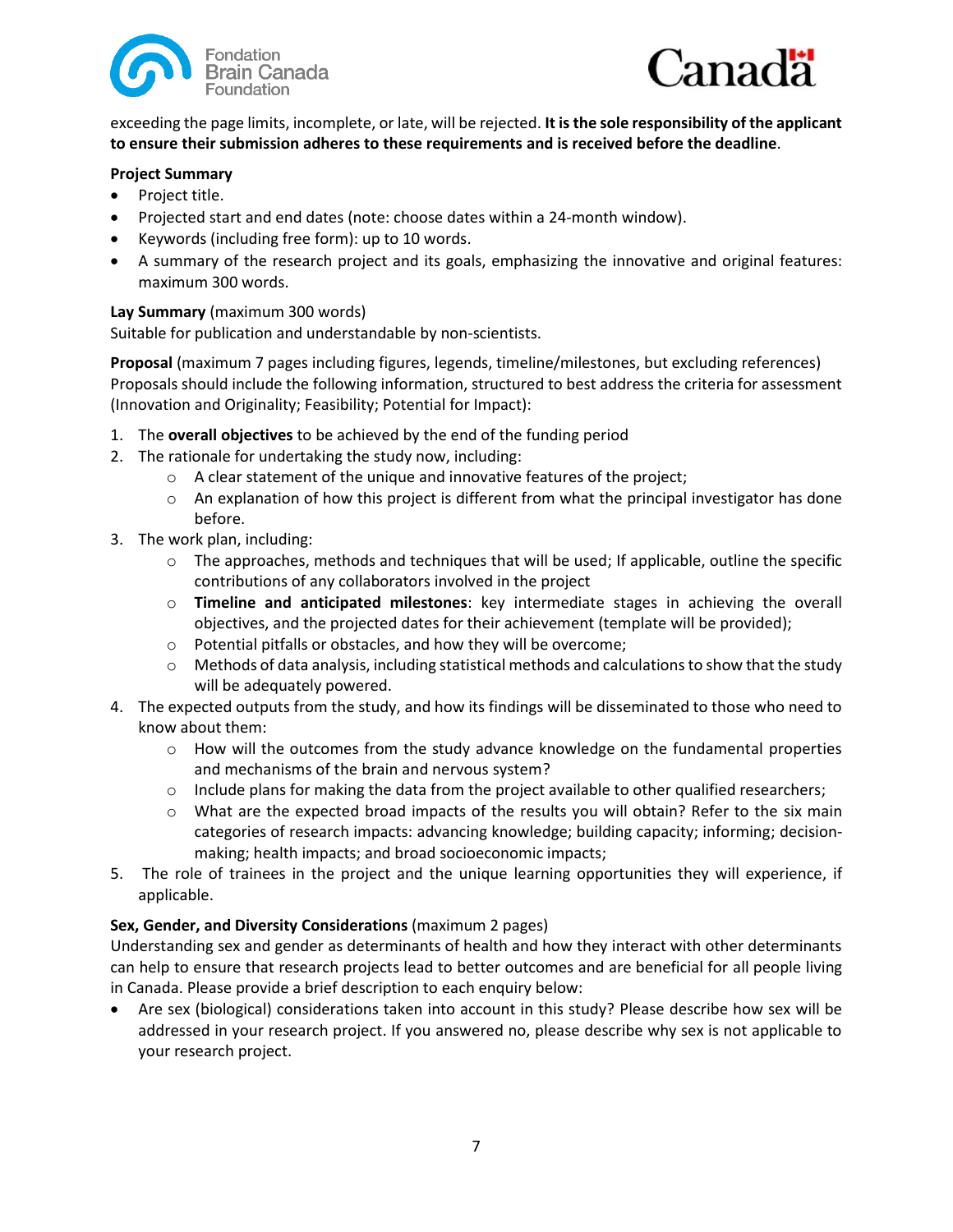



- Are gender (sociocultural) considerations taken into account in this study? Please describe how gender will be addressed in your research project. If you answered no, please describe why gender is not applicable to your research project.
- Please describe any targeted research including diverse populations, such as that based on gender, age, Indigenous identity, visible minority identity, or disability.

### **Ethical, Social and Legal Aspects** (maximum 1 page)

For the Full Application, applicants will be required to provide documentation, where applicable, demonstrating approvals and compliance with national policies on the ethical use of human subjects, animals, and biohazards. As proof of institutional approvals are required prior to funding release, please outline what applicable policies you will have in place for the Full Application deadline, and timeline for any addendums or additional approvals specific to your proposal that may need to be added after. Additionally, please address any ethical, social, and legal implications that may be raised by the application of neuroscience research findings from your research project.

### **CV of the Principal Investigator** (maximum 4 pages):

- The CV should be four pages or less in length, and should be submitted in standard NIH biosketch format (please use the [template](https://braincanada.ca/wp-content/uploads/2019/11/Brain_Canada_2019_Future_Leaders_Full_Application_Biosketch.docx) provided).
- The Personal Statement should describe why the applicant is well-suited for their role in this project, and indicate the average hours per week that they will devote to this project.

Any publications listed should include the DOI, URL or PMID, where applicable, so reviewers can access them. **Budget**

- A yearly budget must be provided.
- Provide costs for major categories only:
	- o Salaries for technical personnel;
	- o Stipends of trainees;
	- o Maintenance of essential equipment; equipment that is currently unavailable but essential for the project;
	- o Supplies and materials;
	- o Provision of special services and user fees, payments to subjects;
	- $\circ$  Travel of principal investigator and trainees for collaboration and presentation of results;
	- o Publication costs.
- Written budget justification describing the proposed costs in each of the major categories (maximum 1 page). Provide sufficient information to allow reviewers to assess the appropriateness of the cost allocation.

### **Letter from former supervisor, mentor, or collaborator**:

- The referee is an established independent researcher who is familiar with the applicant's achievements as a scholar and researcher, and will provide a one-page reference letter on the applicant's behalf. The letter explains the nature of the interaction between the applicant and the former supervisor, and provides specific examples of situations where the applicant demonstrated creativity, initiative, collaboration, and other qualities predictive of a successful researcher. Any text beyond the one-page limit will not be taken into consideration for review.
- It is important to avoid unconscious bias that can arise within letters of recommendation and we encourage reference providers to familiarize themselves with best practices in this regard.
- Reference providers have the option to send recommendation letters directly to Brain Canada at [futureleaders@braincanada.ca](mailto:futureleaders@braincanada.ca) clearly stating the name of the applicant in the subject line and body of the email. All recommendation letters must be received before the Full Application deadline.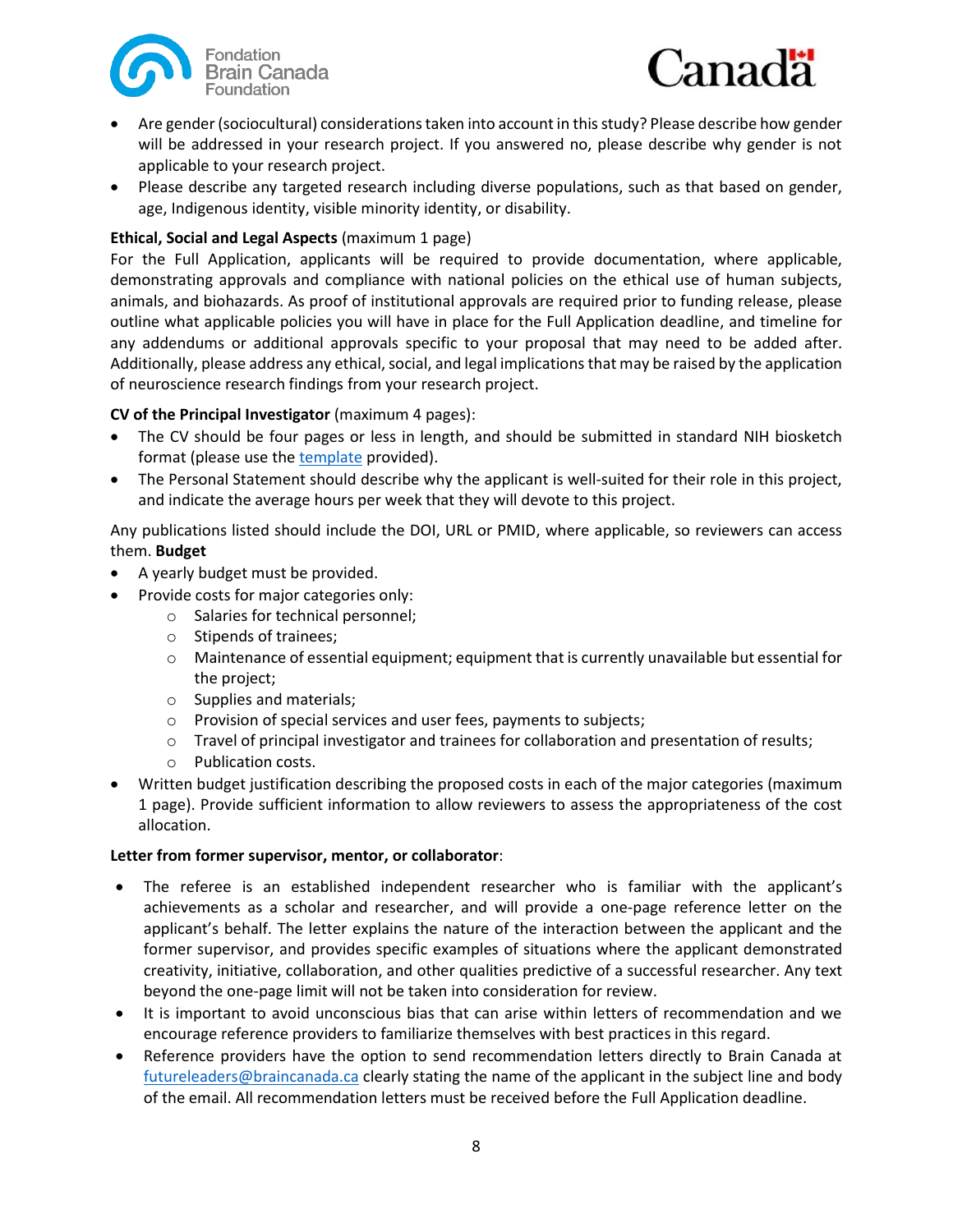



### **Certification and Signatures**

- Signature of the principal investigator is mandatory for the application to be considered.
- Institutional Signatures: Signature of the responsible official of the institution where the principal investigator will conduct the research is required.
- <span id="page-8-0"></span>• All signatures must be submitted along with the application by the deadline for Full Application.

# **Full Application - Review Process**

Brain Canada will manage the review process. Applications submitted by the deadline to apply will be reviewed and scored by at least two members of a Review Panel composed of Canadian and International members with broad experience and expertise in the relevant field(s) of brain research. In addition, the application might be reviewed by one or two additional external reviewers depending on the nature of the research.

Based on the reviewer scores, the Review Panel will discuss the top applications in person. The Panel will recommend to Brain Canada the applications that have received a high merit score.

Applicants will receive anonymized written comments from the Review Panel and external reviewers, however applications below a set threshold will not be discussed in detail at the Review Panel meeting and will therefore not receive notes. Brain Canada will not entertain appeals against the assessment of the Review Panel.

# <span id="page-8-1"></span>**Confidentiality and Ownership**

Brain Canada Foundation will keep all materials submitted for this funding opportunity confidential, and only share them with reviewers, Review Panel members, and observers who have signed confidentiality and non-disclosure agreements. Funded applications will be retained for comparison of intended and actual outcomes, as part of the final evaluation of the Canada Brain Research Fund.

Brain Canada does not claim ownership of intellectual property (IP) arising from the research they fund, and expects that any IP arising from this funding is developed and commercialized according to the policies of the research institutions in which the research is performed.

## <span id="page-8-2"></span>**Reporting, Communications, and Evaluation**

As a condition of continued annual funding of the Future Leaders in Canadian Brain Research Grants Program, Brain Canada requires regular communication with the principal investigator, and annual scientific progress and financial reports, outlining use of funds, project achievements, as well as difficulties encountered and steps taken to overcome them. Brain Canada will share the progress reports with donors supporting the program, at their request.

- **Communications Training Workshop:** As part of Brain Canada's commitment to supporting Future Leaders, we will organize a Communications Training Workshop with the goal of improving the ability to clearly communicate scientific language to a variety of audiences and further developing grant writing skills.
- **Scientific Progress Report:** The principal investigator isrequired to submit an annual scientific progress report to Brain Canada no later than 30 days after the first anniversary of the project start date, and a final scientific progress report no later than 60 days after the last anniversary date of the project start date.
- **Financial Report:** The principal investigator and the Host Institution are required to provide an annual financial report no later than 60 days after the first and last anniversary of the project start date, including the following: